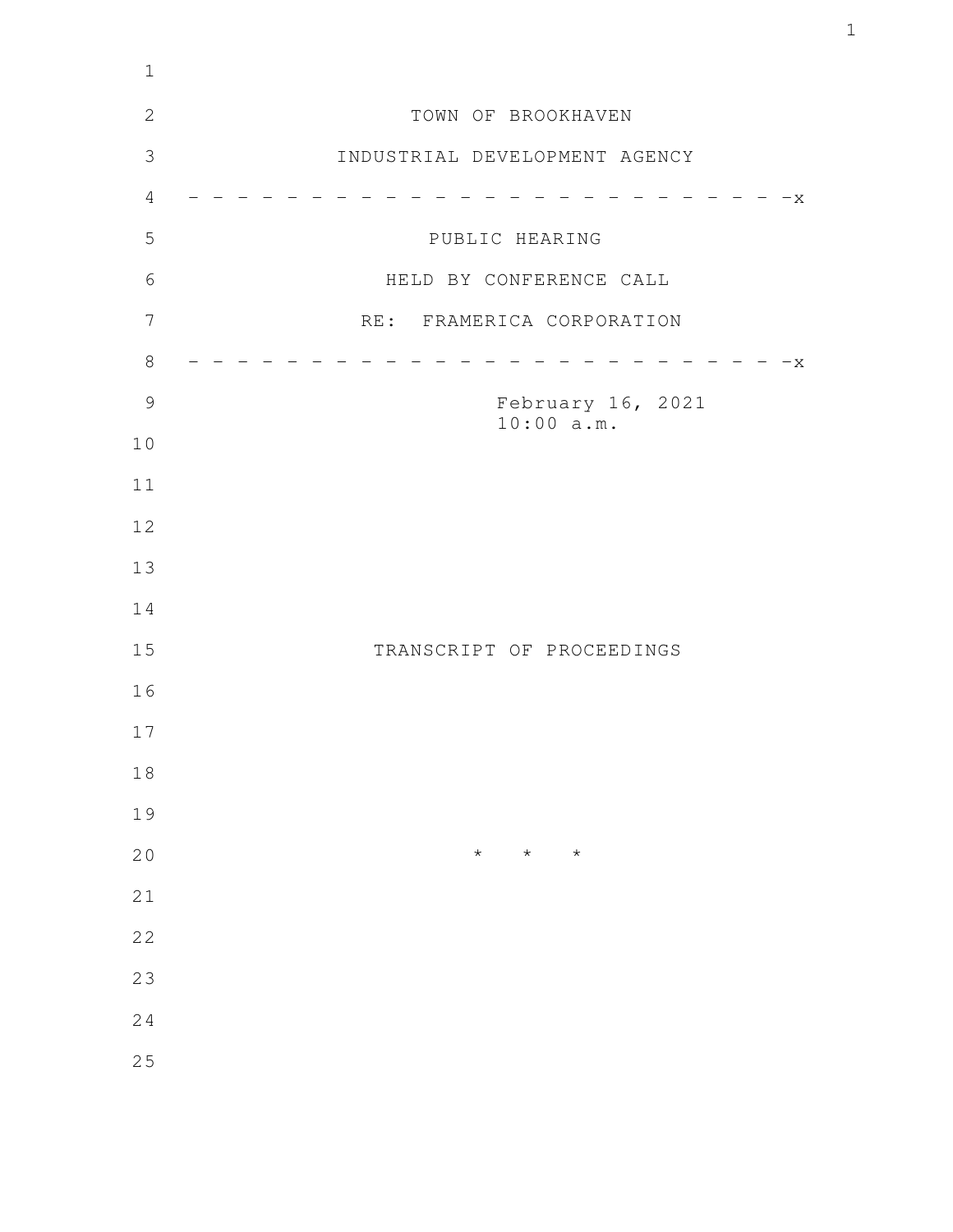| $\mathbf{1}$ |                                                            |
|--------------|------------------------------------------------------------|
| 2            | APPEARANCES:                                               |
| 3            |                                                            |
| 4            | TOWN OF BROOKHAVEN<br>INDUSTRIAL DEVELOPMENT AGENCY        |
| 5            | One Independence Hill<br>Farmingville, New York 11738      |
| 6            | BY: LISA M.G. MULLIGAN,                                    |
| 7            | CHIEF EXECUTIVE OFFICER                                    |
| 8            |                                                            |
| 9            | ALSO PRESENT: GORDON VAN VECHTEN,<br>FRAMERICA CORPORATION |
| 10           | MARK SKOLNICK, ESQ.,<br>PLAZTER, SWERGOLD,                 |
| 11           | LEVINE, GOLDBERG,<br>KATZ & JASLOW, LLP                    |
| 12           |                                                            |
| 13           |                                                            |
| 14           |                                                            |
| 15           |                                                            |
| 16           | $\star$ $\qquad$ $\star$ $\qquad$ $\star$                  |
| 17           |                                                            |
| 18           |                                                            |
| 19           |                                                            |
| 20           |                                                            |
| 21           |                                                            |
| 22           |                                                            |
| 23           |                                                            |
| 24           |                                                            |
| 25           |                                                            |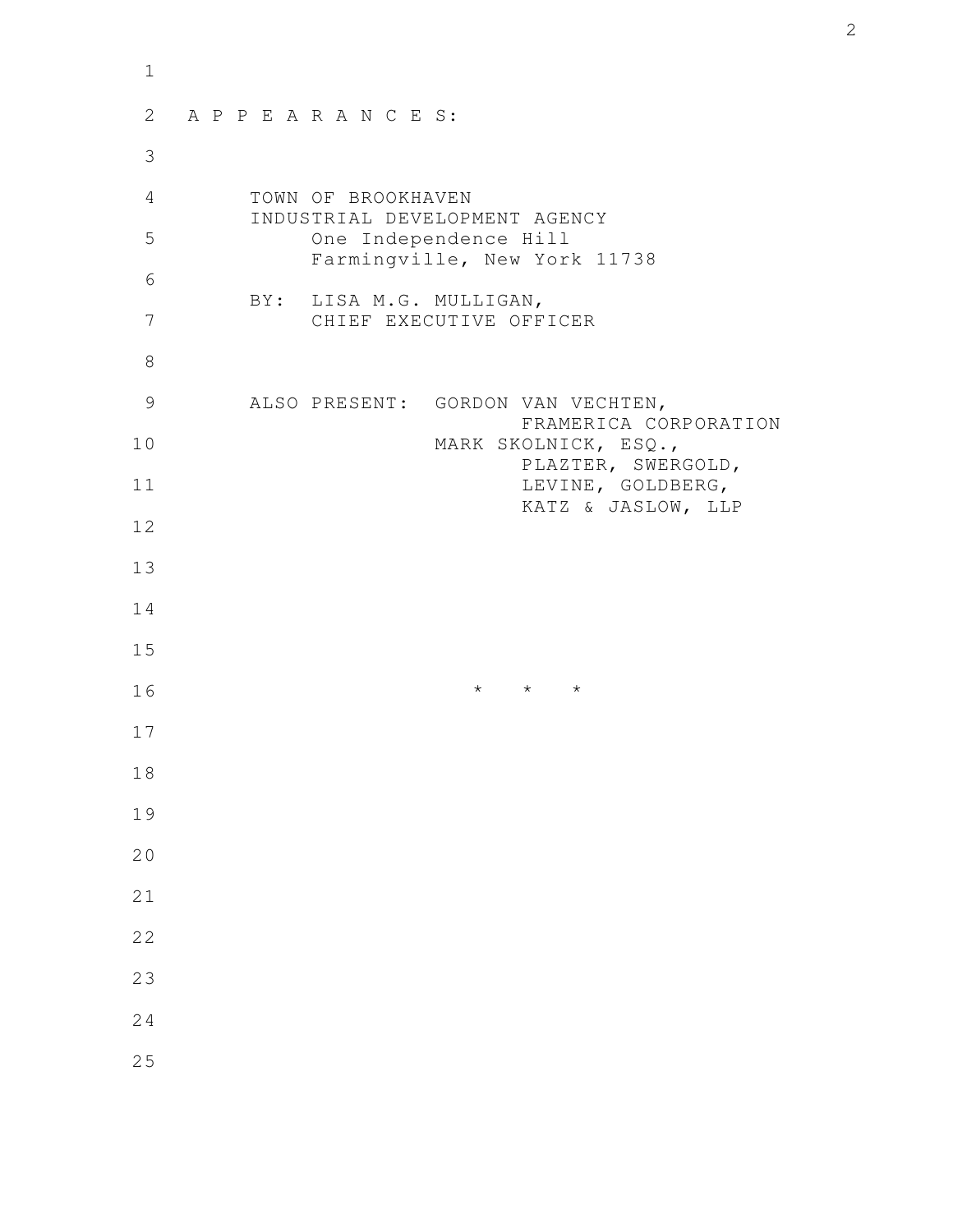MS. MULLIGAN: It is ten a.m. on February 16, 2021. This is the Town of Brookhaven Industrial Development Agency Notice of Public Hearing for the Framerica 19 Nicholas project. My name is Lisa Mulligan. I'm going to read the NOTICE OF PUBLIC HEARING for the record. 2 3 4 5 6 7 8

1

NOTICE IS HEREBY GIVEN that due to the Novel Coronavirus (COVID-19) Emergency State and Federal bans on large meetings or gatherings and pursuant to Governor Cuomo's Executive Order 202.1 issued on March 12, 2020, as amended to date, permitting local governments to hold public hearings by telephone and video conference and/or similar device, the Public Hearing scheduled for February 16, 2021, at 10:00 a.m., local time, being held by the Town of Brookhaven Industrial Development Agency (the "**Agency**"), in accordance with the provisions of Article 18-A of the New York General Municipal Law will be held electronically via conference call instead of a public hearing open for the public to attend. PLEASE NOTE THE SPECIAL 9 10 11 12 13 14 15 16 17 18 19 20 21 22 23 24 25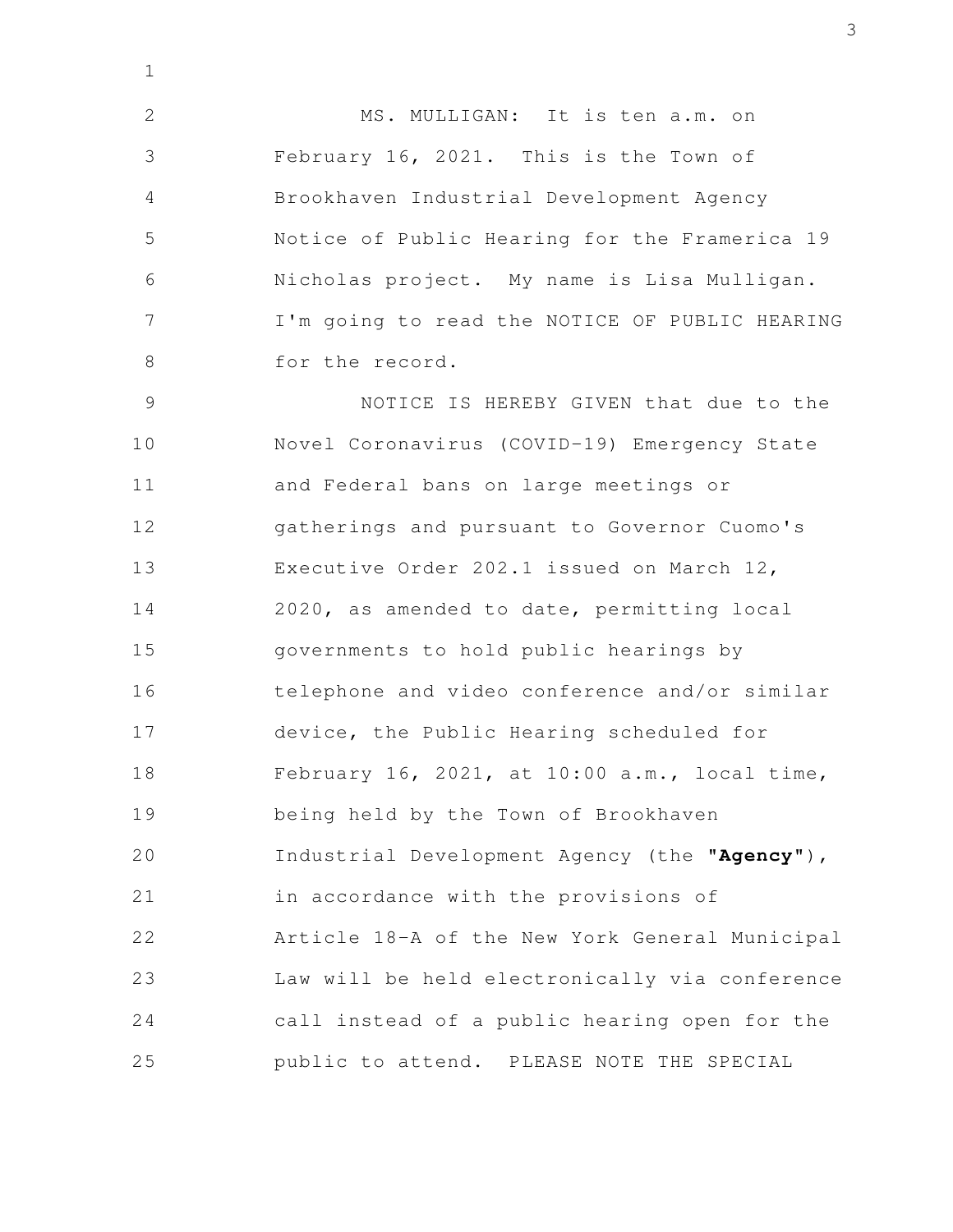PUBLIC HEARING LOGISTICS AND INSTRUCTIONS INCLUDED AT THE END OF THIS NOTICE. 2 3

1

Framerica Corporation, a business corporation organized and existing under the laws of the State of New York, on behalf of itself and/or the principals of Framerica Corporation and/or an entity formed or to be formed on behalf of any of the foregoing (the "**Company**"), has applied to the Agency to enter into a transaction in which the Agency will assist the Company in (a) the acquisition of a leasehold interest in an approximately 84,156 square foot portion (the "**Demised Premises**") of an approximately 230,000 square foot building situated on an approximately 29.5 acre parcel of land located at 19 Nicholas Drive, Suite 100, Yaphank, Town of Brookhaven, New York (further identified as Tax Map No. District 0200, Section 703.00, Block 01.00, Lot 049.400) (the "**Land**"), currently owned by 1516-19 LLC, a Delaware limited liability company (the "**Landlord**"), (b) the renovation of the Demised Premises (the "**Improvements**"), and (c) the acquisition and installation 4 5 6 7 8 9 10 11 12 13 14 15 16 17 18 19 20 21 22 23 24 25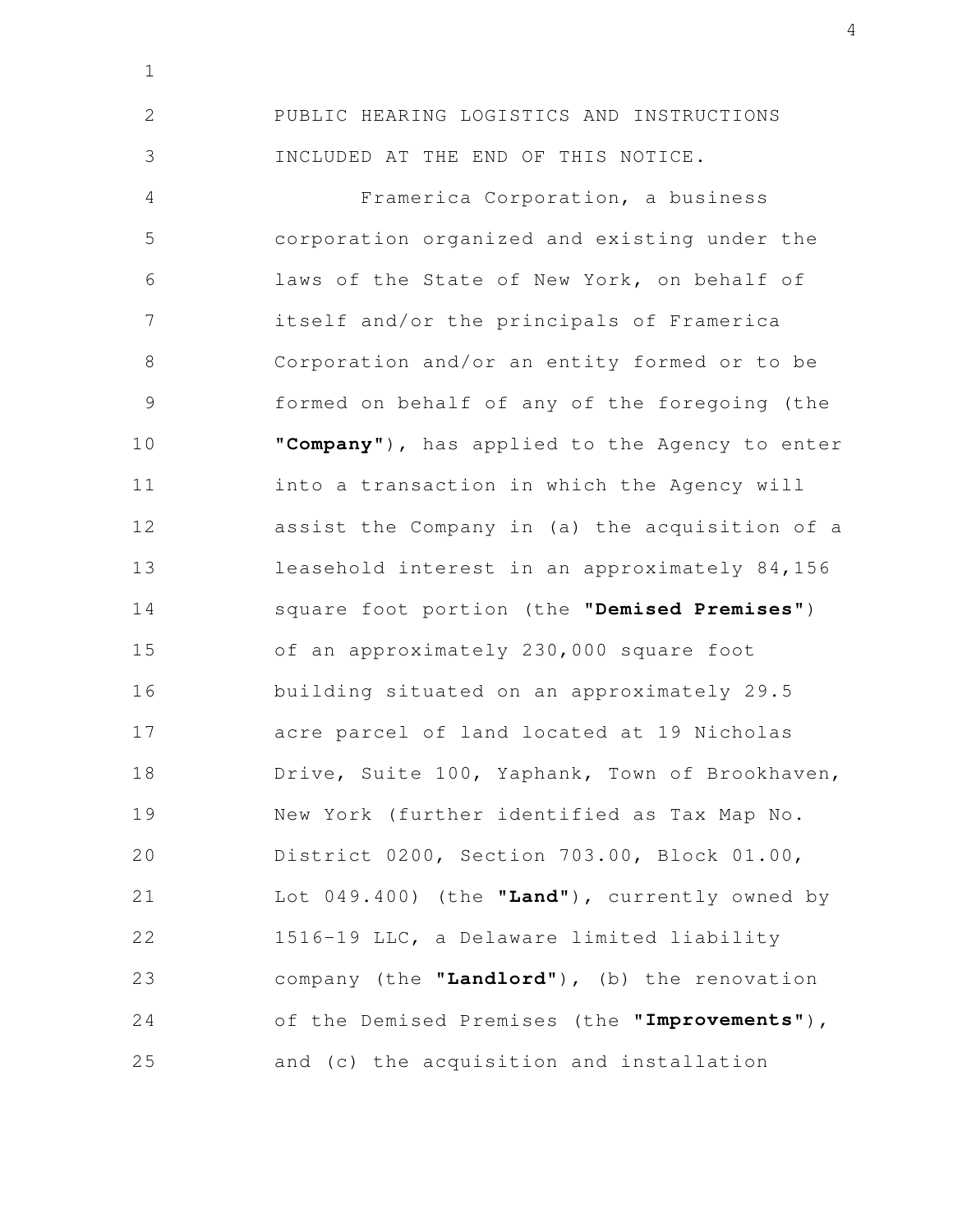therein of certain equipment including, but not limited to, office furniture, manufacturing equipment to produce and warehouse products and personal property (collectively, the "**Equipment**"; and, together with the Demised Premises and the Improvements, the "**Facility**") which Facility will be subleased and leased by the Agency to the Company and which Facility will be used in the manufacturing, warehousing and distribution by the Company in its primary business of manufacturing picture frame moldings, architectural trims, and flooring transitions. 2 3 4 5 6 7 8 9 10 11 12 13 14 15

1

The Agency contemplates that it will provide financial assistance to the Company in the form of exemptions from sales and use taxes in connection with the renovation and equipping of the Facility, and abatement of real property taxes, all consistent with the uniform tax exemption policies ("**UTEP**") of the Agency. 16 17 18 19 20 21 22 23

A representative of the Agency will, at the above-stated time and place, hear and 24 25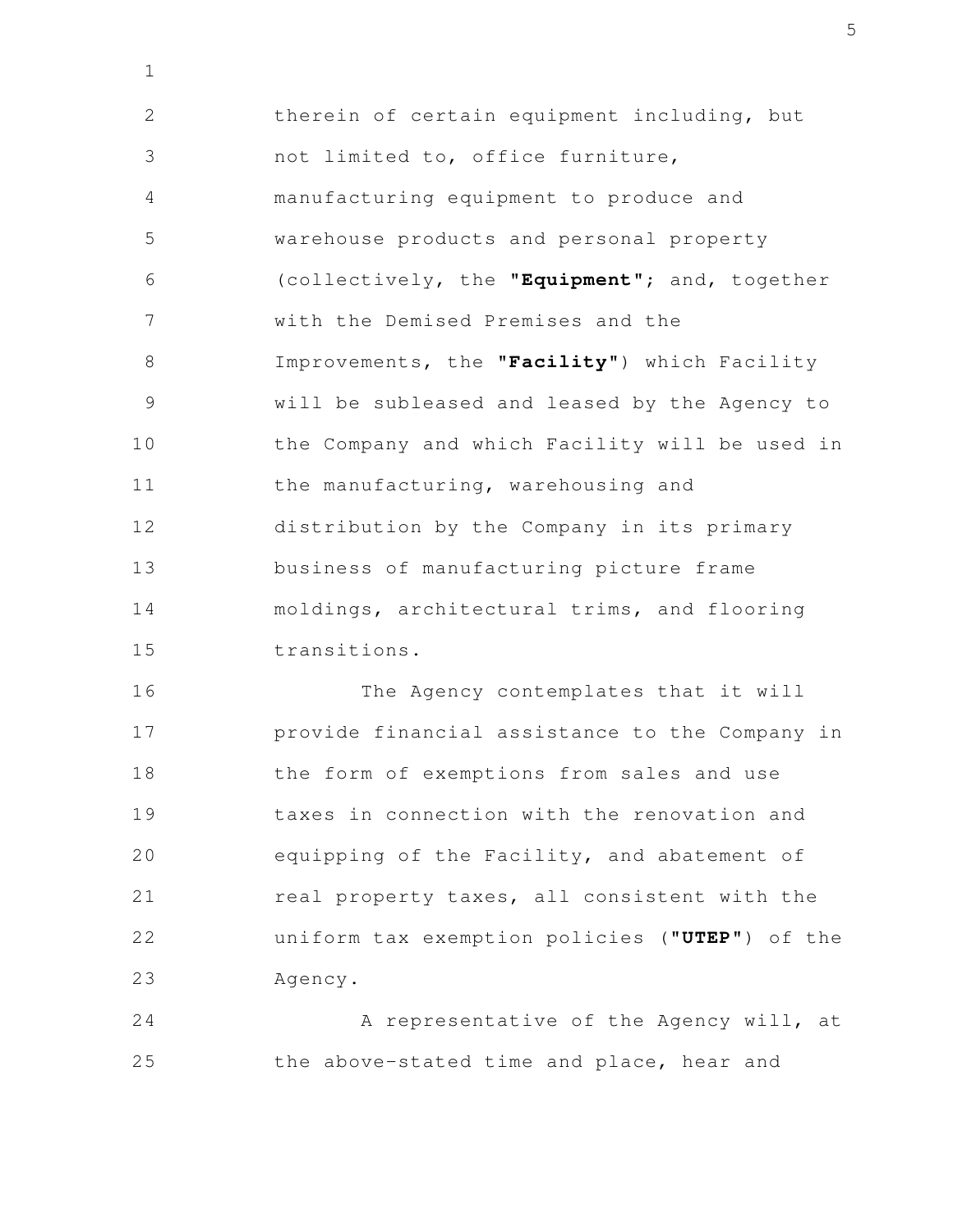accept written comments from all persons with views in favor of or opposed to either the proposed financial assistance to the Company or the location or nature of the Facility. Prior to the hearing, all persons will have the opportunity to review on the Agency's website (https://brookhavenida.org/), the application for financial assistance filed by the Company with the Agency and an analysis of the costs and benefits of the proposed Facility. 2 3 4 5 6 7 8 9 10 11 12

Members of the public may listen to the Public Hearing, and comment on the Project and the benefits to be granted by the Agency to the Company during the Public Hearing, by calling (712)770-5505 and entering access code 884-124. Comments may also be submitted to the Issuer in writing or electronically. Minutes of the Public Hearing will be transcribed and posted on the Issuer's website. Dated: February 4, 2021 TOWN OF BROOKHAVEN INDUSTRIAL DEVELOPMENT AGENCY 13 14 15 16 17 18 19 20 21 22 23 24

25

1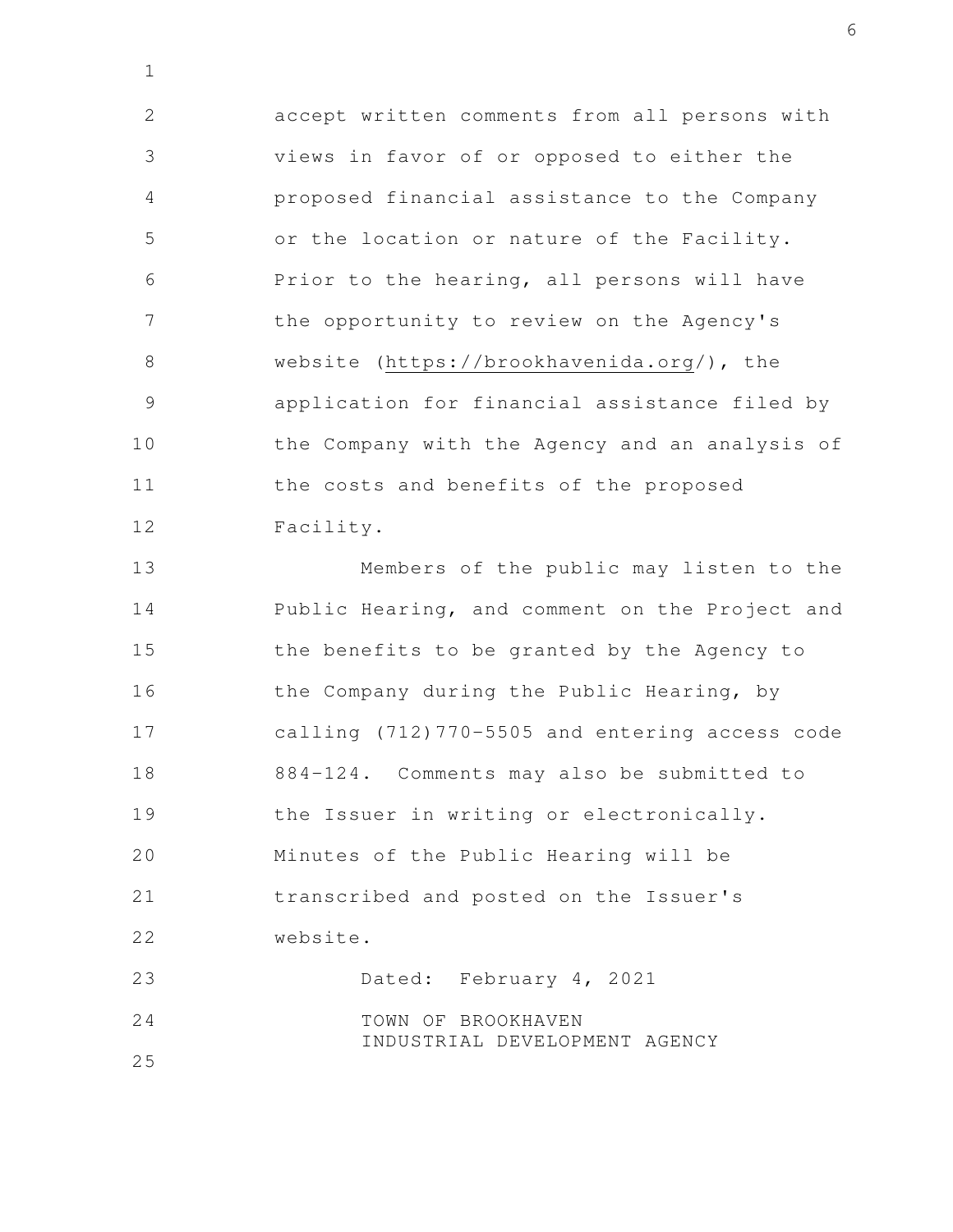| $\mathbf 1$    |                                              |
|----------------|----------------------------------------------|
| $\overline{2}$ | By: Lisa MG Mulligan                         |
| 3              | Title: Chief Executive Officer               |
| 4              | I know that we have some guests on the       |
| 5              | call.                                        |
| 6              | Would you state your name, spell your        |
| 7              | name and state your affiliation for the      |
| 8              | record?                                      |
| 9              | MR. VAN VECHTEN: Gordon Van Vechten;         |
| 10             | co-chairman, Framerica Corporation.          |
| 11             | MS. MULLIGAN: Thank you.                     |
| 12             | MR. SKOLNICK: This is Mark Skolnick; I       |
| 13             | am legal counsel for Framerica, the company. |
| 14             | MS. MULLIGAN: Has anyone else joined         |
| 15             | the call?                                    |
| 16             | (No response.)                               |
| 17             | MS. MULLIGAN: Would anyone care to           |
| 18             | make comment?                                |
| 19             | (No response.)                               |
| 20             | MS. MULLIGAN: Hearing none, I will           |
| 21             | leave this hearing open.                     |
| 22             | (Pause.)                                     |
| 23             | MS. MULLIGAN: It's 10:19 a.m. on             |
| 24             | February 16, 2021. This is the Town of       |
| 25             | Brookhaven Industrial Development Agency     |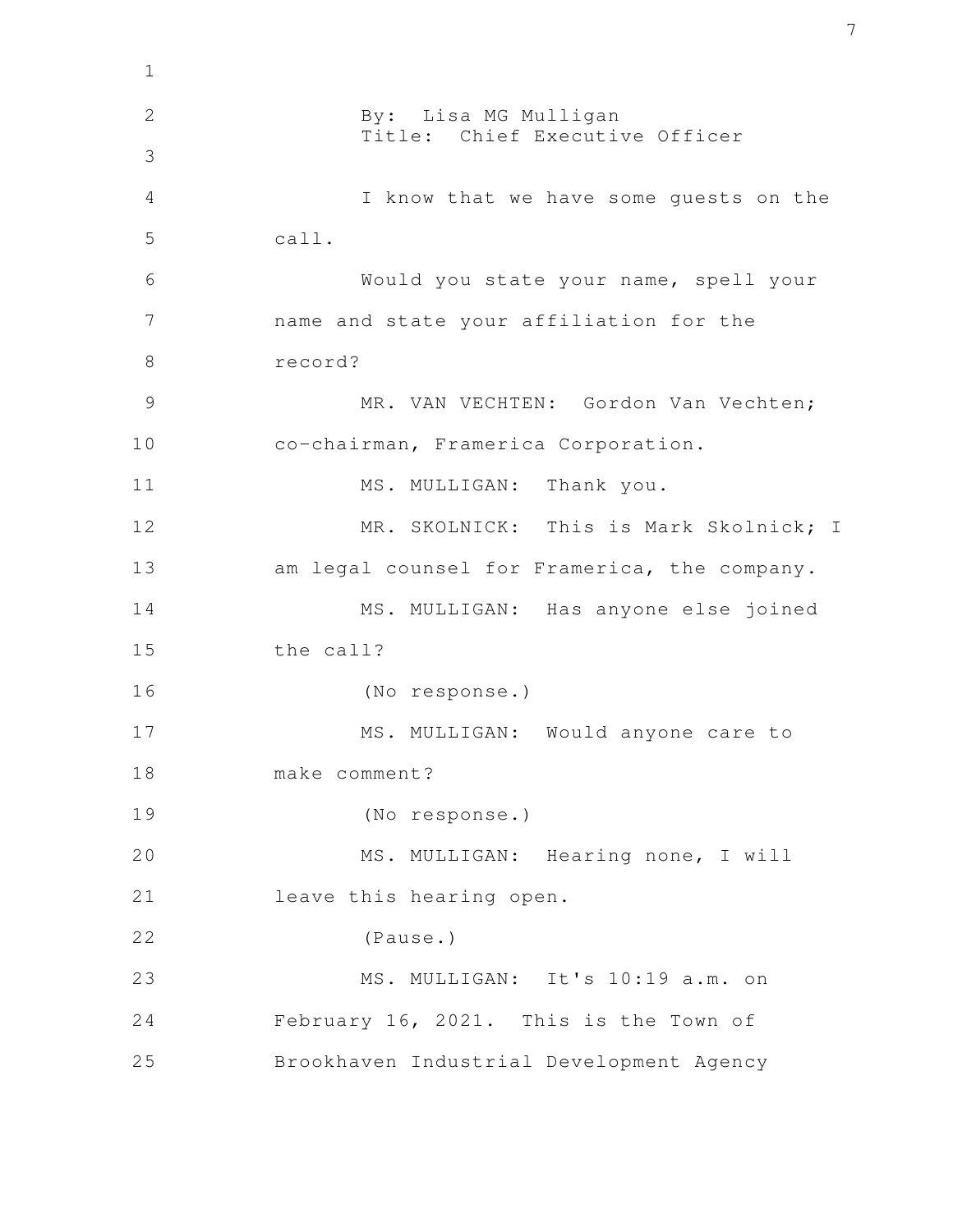public hearing for the Framerica Corporation project located at 19 Nicholas. Has anyone joined the call who would like to make comment? (No response.) MS. MULLIGAN: Hearing none, I'm going to leave this open for about ten more minutes. (Pause.) MS. MULLIGAN: It's 10:30 a.m. on February 16, 2021. This is the public hearing for the Town of Brookhaven Industrial Development Agency for the Framerica Corporation project. Has anyone joined the call who would like to make comment? (No response.) MS. MULLIGAN: Hearing none, I'm closing this public hearing. (Time noted: 10:30 a.m.) 2 3 4 5 6 7 8 9 10 11 12 13 14 15 16 17 18 19 20 21 22 23 24 25

1